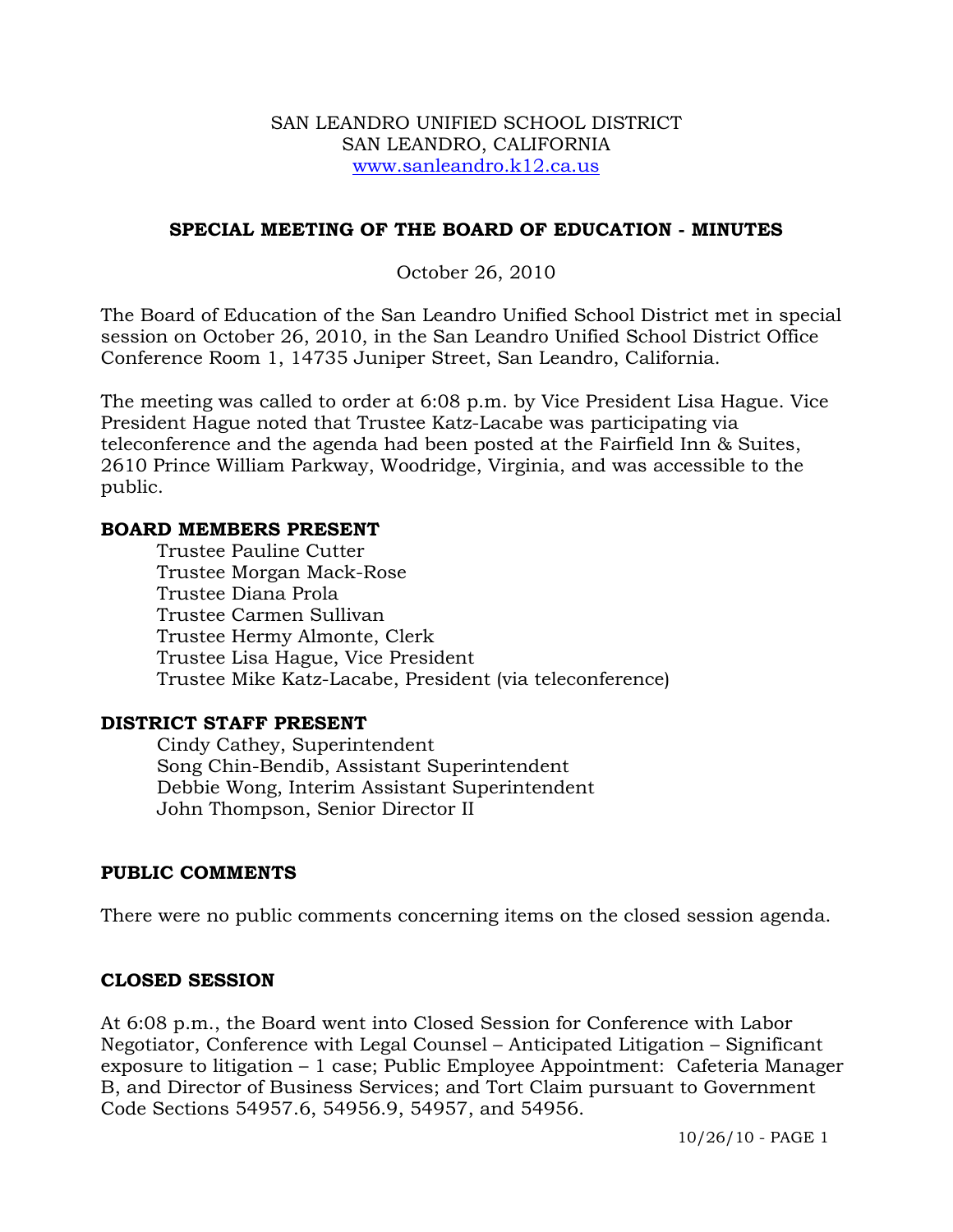The Board returned to open session at 8:18 p.m. Vice President Hague noted that the Board had been in closed session where the following action was taken:

- On a motion made by Trustee Prola and seconded by Trustee Cutter, the Board approved Tort/Liability claim #4104-08-00018 in the amount of \$7,500, by a 7-0 vote with Trustee Katz-Lacabe participating via teleconference.
- On a motion made by Trustee Cutter and seconded by Trustee Mack-Rose, the Board appointed Thomas Kim as Cafeteria Manager B at San Leandro High School, by a 7-0 vote with Trustee Katz-Lacabe participating via teleconference.

## **PRESENTATION**

Assistant Superintendent Business Services Song Chin-Bendib provided a brief presentation to the Board summarizing the budget information that was discussed on October 19, 2010. Additionally, the Assistant Superintendent shared with the Board the Finance Committee recommendations and other pertinent budget information.

Highlights included:

- Status of the State Budget for 2011-12 and its impact to the San Leandro Unified School District
	- o SSC's recommended and required by Alameda County Office of Education (ACOE) to apply 0% Cost of Living Adjustment (COLA) for 2011-12 has been confirmed by the County
	- o Decline of 0.50% COLA (-0.39%) for 2010-11
	- o Elimination of negative COLA -0.39%) for 2010-11
	- o Reversal of 3.85% cut for current and all outgoing fiscal years
	- o Mandated cost claim reimbursements on a per ADA basis for oldest claims; and other reimbursement methods for current claims
- Senate Bill (SB) 847 Federal Jobs Bill (\$1,460,686 was received by the District on September 24, 2010)
- State Fiscal Stabilization Fund (SFSF)

General Highlights of recommendations from the Finance Committee:

- A. Apply approximately \$920,000 loss from the projected 0% COLA against the Federal Jobs Bill
- B. Spend the remaining \$544,686 estimated balance of the Federal Jobs Bill on:
	- i. Providing collaboration time for K-5 teachers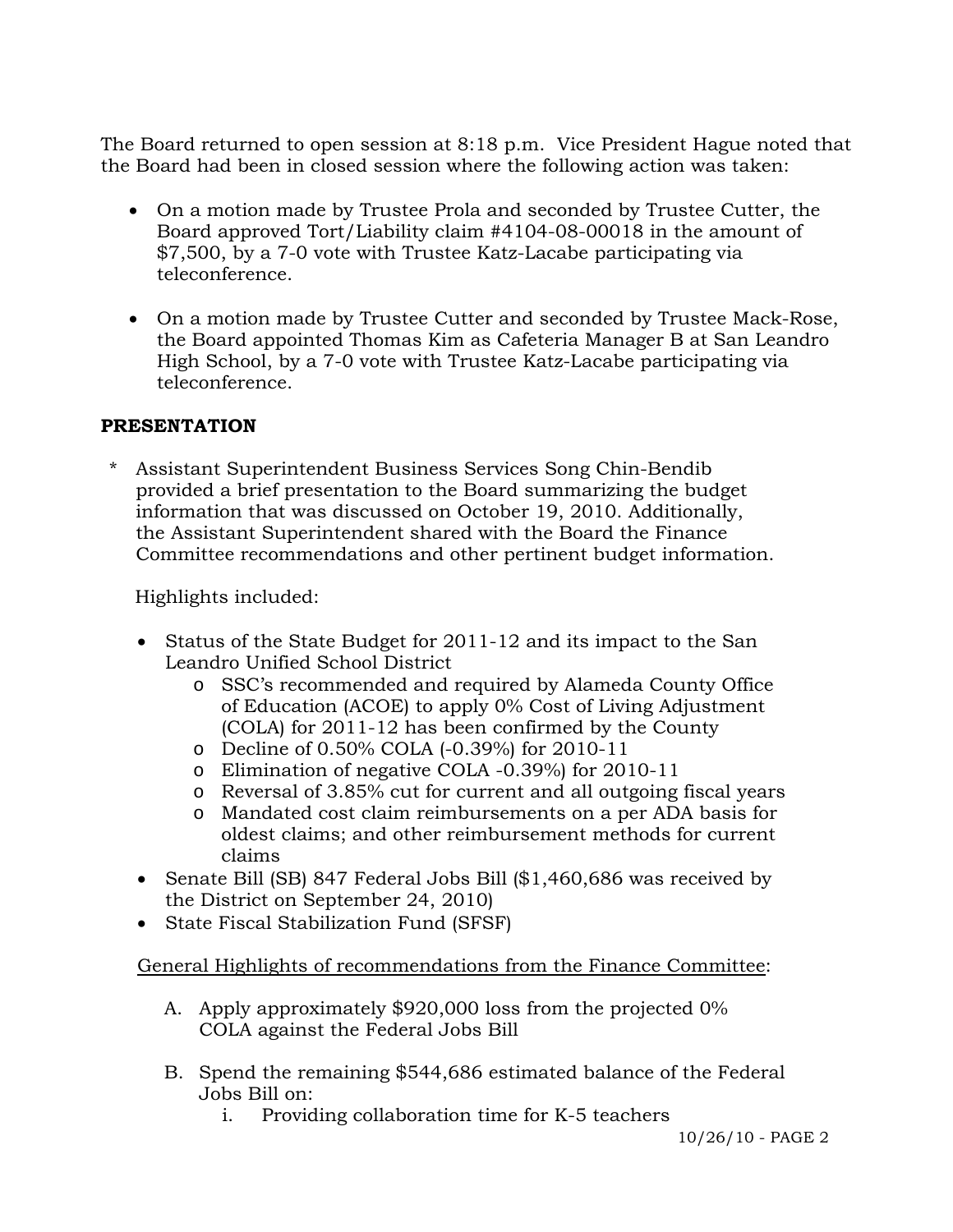$($34,625/day \text{ for two days} = $69,250)$ 

- ii. Providing collaboration time for 6-9 grade teachers (\$20,000)
- iii. Supporting site K-5 Tiered Intervention assessment (\$7,200)
- C. Restore elementary schools library/media para-educators (the work calendar to be discussed further) = (\$66,000)
- D. Provide a 1.0 FTE custodial position at the soon-to-be-open Arts Education Center/AEC (0.5 FTE since the projected opening is in Spring)= (\$25,000)
- E. Restore partial Vice Principal positions (.1 FTE at each middle school and at Wilson Elementary (\$33,000)
- F. Restoration of one furlough day in April 2011 (\$272,000)
- G. Increase a campus supervisor position at the high school for the remainder of the 2010-2011 school year (estimated at \$31,000)

 Trustee Mack-Rose note that these recommendations (totaling approximately \$537,00) apply to the 2010-2011 school year only, and includes the purchase of Grades 1-5 Curriculum Associates Contact assessment books (\$13,600) that was approved by the Board at their October 5, 2010, Board meeting.

## **CONFERENCE ITEM**

## Business Operations

4.1-CF Discuss, Review, and Approve Budget Expenditure Modifications to be Incorporated in the 2010-11 First Interim Report which includes Fiscal Years 2011-12 and 2012-13

> The Board discussed, reviewed, and considered approving the Budget Expenditure Modifications to be Incorporated in the 2010-11 First Interim Report which Includes Fiscal Year 2011-12 and 2012-13.

## **PUBLIC COMMENT**

 Carol Delton, San Leandro Teachers' Association, reiterated two areas of concerns noted in a letter

10/26/10 - PAGE 3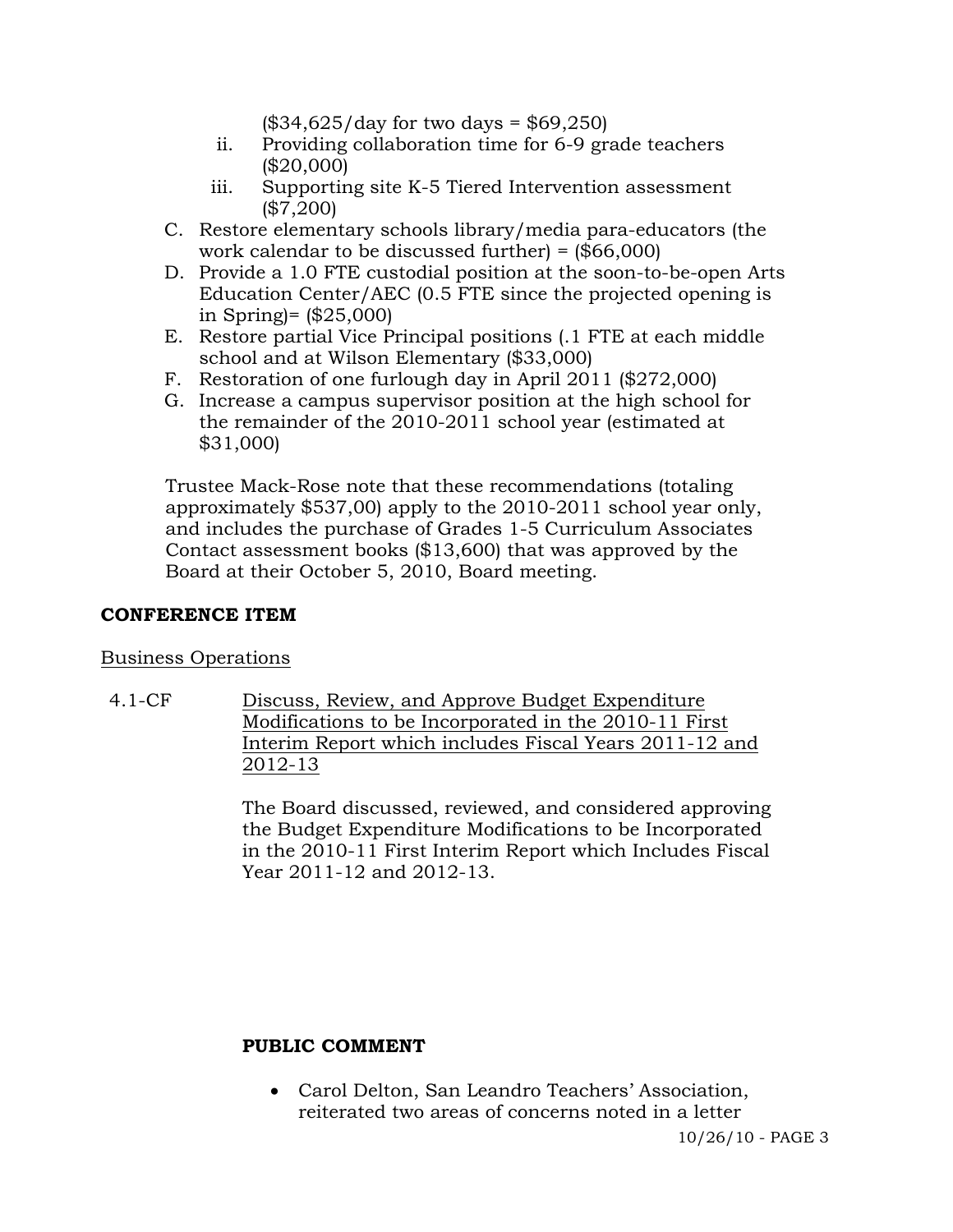that she sent to the Board:

- 1. Ensuring that all teachers, in the future, are made aware of when additional funding become available , and are consulted with regards to the use of those funds
- 2. Restoration of one furlough day and the impact to their unit

Prior to the vote Trustee Cutter stated that it was unfortunate that not all the teachers were consulted; however, she felt that the funding decision would benefit everyone.

Trustee Mack-Rose also reiterated that these funds were one-time only Jobs Bill funds for the 2010-2011 school year only.

On a motion made by Trustee Mack-Rose and seconded by Trustee Prola, the Board approved the Budget Expenditure Modifications to be Incorporated in the 2010-11 First Interim Report which Includes Fiscal Year 2011-12 and 2012-13, as presented by a 7-0 vote with Trustee Katz-Lacabe participating via teleconference.

## **CONSENT ITEMS**

Trustee Sullivan

## Educational Services

- 3.1-C Memorandum of Understanding (MOU) between the San Leandro Unified School District and Alameda County Office of Education (ACOE) to Provide SB 472 Houghton-Mifflin ELA Training to K-5 Teachers
- 3.2-C Memorandum of Understanding (MOU between the San Leandro Unified School District and Santa Clara County Office of Education (SCCOE) to Provide SB 472 Holt ELA Training to High School English Teachers

On a motion made by Trustee Cutter and seconded by Trustee Sullivan, the Board approved the remaining consent items by a 7-0 vote with Trustee Katz-Lacabe participating via teleconference.

#### Human Resources

2.1-C Acceptance of Personnel Report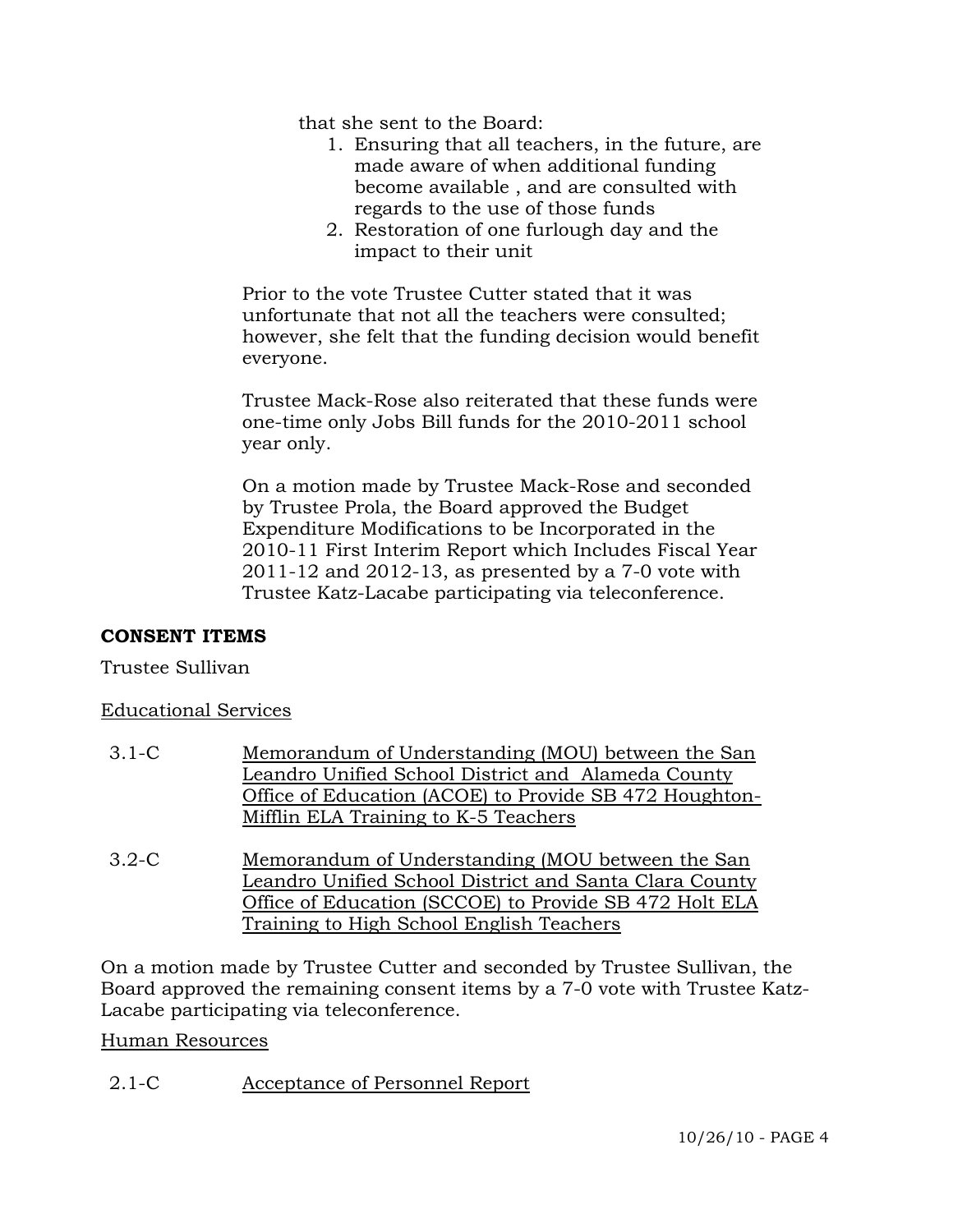Responding to Trustee Sullivan, John Thompson, Senior Director II of Human Resources, clarified that the Computer Tech Assistant (.50 FTE) and Library Media Center Assistant (.50 FTE) at the Fred T. Korematsu Campus were two positions, with one full-time person filling both roles.

On a motion made by Trustee Sullivan and seconded by Trustee Cutter, the Board accepted the personnel report as presented by a 7-0 vote with Trustee Katz-Lacabe participating via teleconference.

# **PUBLIC COMMENT ON NON-AGENDA ITEMS**

None

## **BOARD MEMBER COMMENTS**

- Trustee Prola was pleased to hear that the City and District's joint Safe Routes to School (SR2S) grant application for installing a traffic signal at the intersection of 136th and Bancroft Avenue had been approved for state funding.
- Trustee Cutter commented on the recent surge of "gas leaks" occurring in the Bay Area.

Superintendent Cathey explained with regards to today's gas leak near Jefferson Elementary School, parents were alerted by a teleparent message of the situation, that students would be fed, and that it was not necessary to pick up their child; however, parents could do so, if they wished. A follow-up message was sent that evening explaining that the leak occurred due to a construction error which punctured the pipe, and that the problem had been resolved and school would resume tomorrow. The Superintendent acknowledged PGE for their immediate response.

 Trustee Mack-Rose invited everyone to the "very scary" haunted house at Washington Elementary School on Friday, October 29, 5-8 p.m.

She drew the Board's attention to literature being distributed by mayoral candidate Joyce Starosciak, claiming that as a Councilmember she has identified funding to restore crossing guards permanently. The Superintendent said that she would look into this.

 Trustee Sullivan commented on a federal mandate currently being developed that each school must have a bullying program in place. She would like to see schools take time to address bullying in the classes.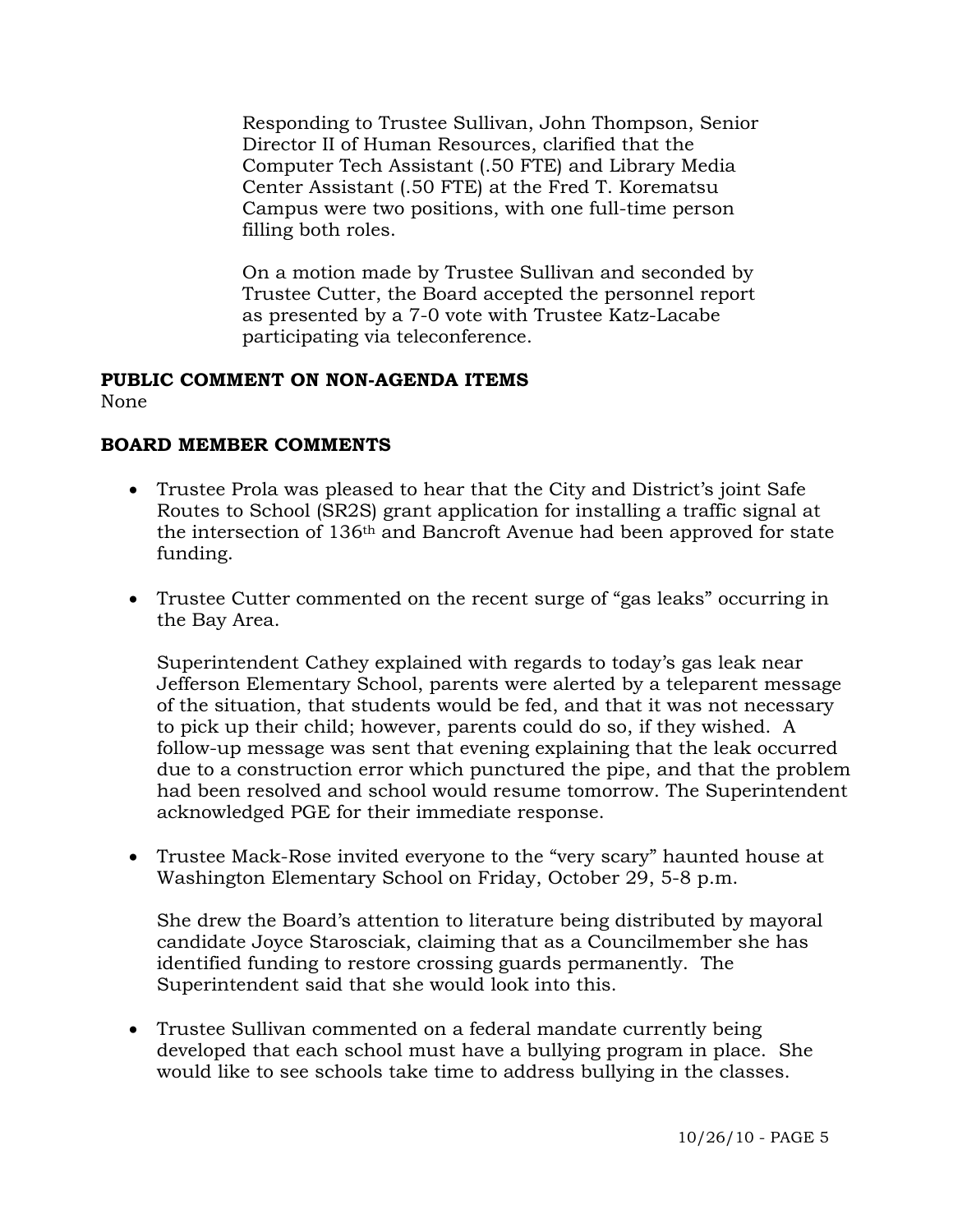Piggy-backing on Trustee Sullivan's comments, Trustee Katz-Lacabe stated that a recent survey indicated that half of all high school students say they have bullied someone and the other half say that they have been victims of bullying, adding that the District has and will continue to address this as "we emphasize our concern for the whole child and not just the academic portion." Trustee Hague commented that from her observation, students sometimes are both the bully and bullied.

In response, Superintendent Cathey noted that Interim Superintendent Debbie Wong would be convening a Safe Schools Support Team, comprised of K-12 teachers on November 18. The Superintendent also said that she would be convening a Policy Committee meeting to address bullying and she would be providing them with a recommendation and sample policies to consider.

 Trustee Almonte commended the District staff for the prompt response in emergencies and appreciated receiving the updates on today's gas leak. He also congratulated Superintendent Cathey for her leadership during the "Great California Shakeout."

At the conclusion of Board comments, the Board adjourned into closed session at 8:46 p.m. and reconvened to open session at 9:11 p.m.